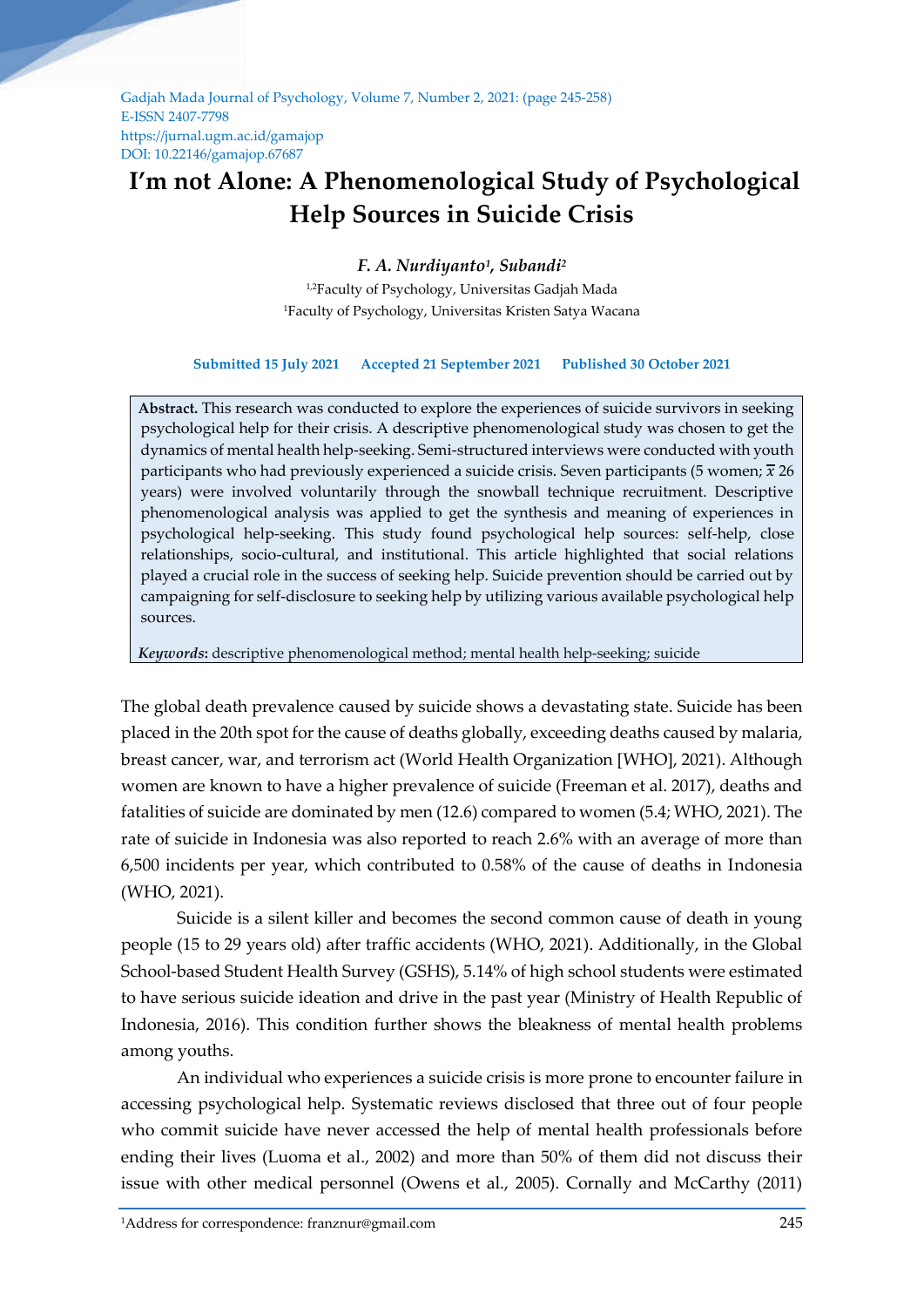concluded that young people are less likely to seek help, instead of hiding or neglecting their problems. Most people who commit suicide do not seek help from a mental health professional at all, especially when they make a decision and plan on how to end their lives (Pitman & Osborn, 2011).

The help seeker faces complicated issues, internally and in the system structure. Czyz et al. (2013) reported that independent problem management is the main option, considering that the issues being faced are perceived to be too trivial to involve other people and professionals. The involvement of external parties is considered to have a consequence in the loss of money and time. Additionally, a low likelihood to seek professional psychological help seems to be caused by negative attitudes and doubt towards mental health institutions and the efficacy of interventions (David, 2010).

Help-seeking is an active effort in finding various resources that can act as the resolution for various problems being faced. Barker (2007) considered that help-seeking is an adaptive coping strategy to reduce distress and increase psychological welfare. This action is done to obtain advice, suggestions, information, intervention, to professional references. Help from a suitable source can prevent the onset of more complex distress, encourage adjustment, and reduce emotional and behavioral problems (Rickwood & Thomas, 2012). Help-seeking is a transaction between personal domain and social interaction that can facilitate or inhibit treatment-seeking (Seamark & Gabriel, 2018). By communicating problems and distressing experiences to others, an individual with a suicide crisis can obtain help or support in form of emphatic understanding and even therapeutic intervention.

The sources of psychological help-seeking are varied. Help-seeking generally refers to the utilization of support and aid from: 1) formal sector, which by Barker et al. (2005) is classified into various forms of health services or social institutions conducted professionally (psychiatrist, psychologist, counsellor, doctor, social worker); 2) source of informal help (family, friends, parents); and semi-formal (school, workplace). On the other hand, Barker (2007) categorized the source of help according to: 1) specific health needs (e.g., visiting doctor, psychologist, psychiatrist, and midwife); 2) help-seeking for general needs (e.g., asking help to finish tasks); and 3) help-seeking to deal with familial and relational problems).

Cultural difference influences the variations of help-seeking behavior concerning mental health issues. The differences in health beliefs also construct help-seeking behavior in solving psychological problems (Gilchrist & Sullivan, 2006). Javanese people, for example, use traditional, religious, or alternative treatments and therapies to solve various psychological crises (Subandi et al., 2020). The users of non-professional help also spread across varied backgrounds, not only from the illiterate or low socioeconomic circle (Nurhayati & Widowati, 2017). The help-seeking behavior also remains to have formidable issues, considering that the availability and ease of access to mental health services are very limited, and the distribution is unequal (Human Rights Watch, 2016).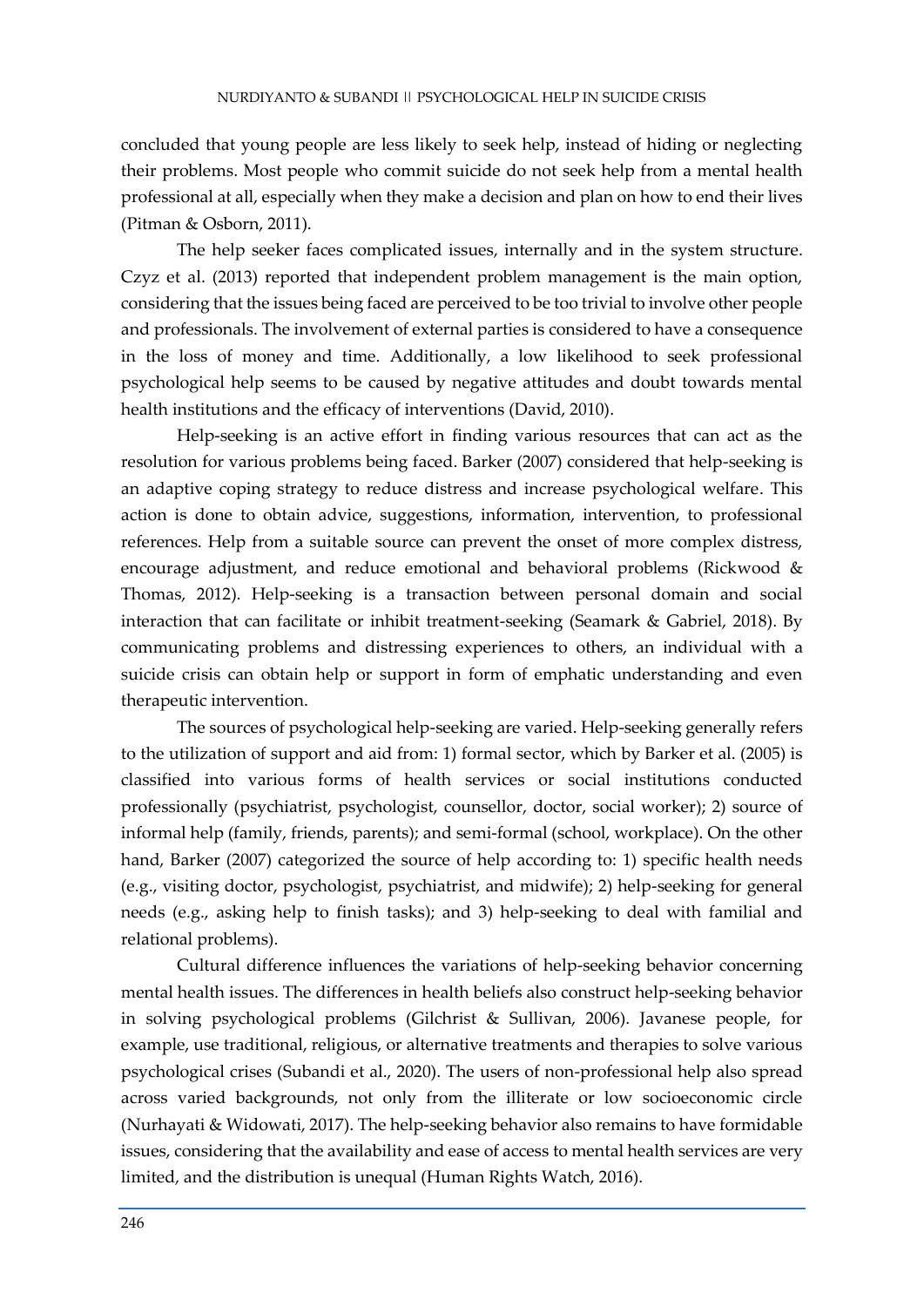Suicide possesses several characteristics that have been occurring since the fatal wish and ideas arise, so the involvement of mental health personnel becomes really crucial in its treatment (Giner et al., 2016). However, the study of psychological help-seeking, particularly within the context of suicide has not been thoroughly explored yet. Studies about help-seeking in mental health need to be done to identify various potentials and the source of success in psychological help-seeking for people who experience suicide crises and other mental health problems. It is necessary to conduct studies to understand the process of psychological help-seeking and factors that support or inhibit that action.

The study was done to explore the dynamic of seeking professional help done by suicide survivors with a phenomenological perspective. It focused on the survivors' responses when facing a suicide crisis, how they utilized aid networks to deal with their psychological issues, and the decision-making to look for mental health professional help.

## **Method**

The study was a descriptive phenomenology study and aimed to uncover the experience of seeking psychological help in a small number of participants. The present study also elaborated on the challenges, obstacles, and risks experienced by the participants when they are looking for psychological help, as well as where they could obtain the help they were looking for.

The participants' experience in seeking help was explored with a phenomenological approach. Seven suicide survivors ( $\bar{x}$  26 years old) were involved in this study, obtained by snowball technique that emphasizes participants' involvement with maximum variation sampling. All participants were suicide survivors from the younger population and had accessed mental health service such as: primary care (*Puskesmas*), mental health clinic at the hospital, and crisis center that provides psychological counseling service. The participants' characteristics are presented in Table 1.

| Participant    | <b>Sex</b> | The age of the first | Recurring      | Access to     |
|----------------|------------|----------------------|----------------|---------------|
|                |            | attempt              | attempt        | professionals |
| P <sub>1</sub> | Male       | 20                   | Yes            | PG, PR        |
| P <sub>2</sub> | Female     | 19                   | Yes            | PG            |
| P <sub>3</sub> | Female     | 20                   | Yes            | PG            |
| P4             | Female     | 21                   | N <sub>o</sub> | PG, PR        |
| P <sub>5</sub> | Female     | 22                   | N <sub>o</sub> | PG            |
| P <sub>6</sub> | Female     | 18                   | N <sub>o</sub> | GP, FC        |
| P7             | Male       | 20                   | N <sub>0</sub> | PG, PR        |

Notes:

**Table 1.**

*PG: Psychologist; PR: Psychiatrist; GP: General Physician; FC: Family Counselor*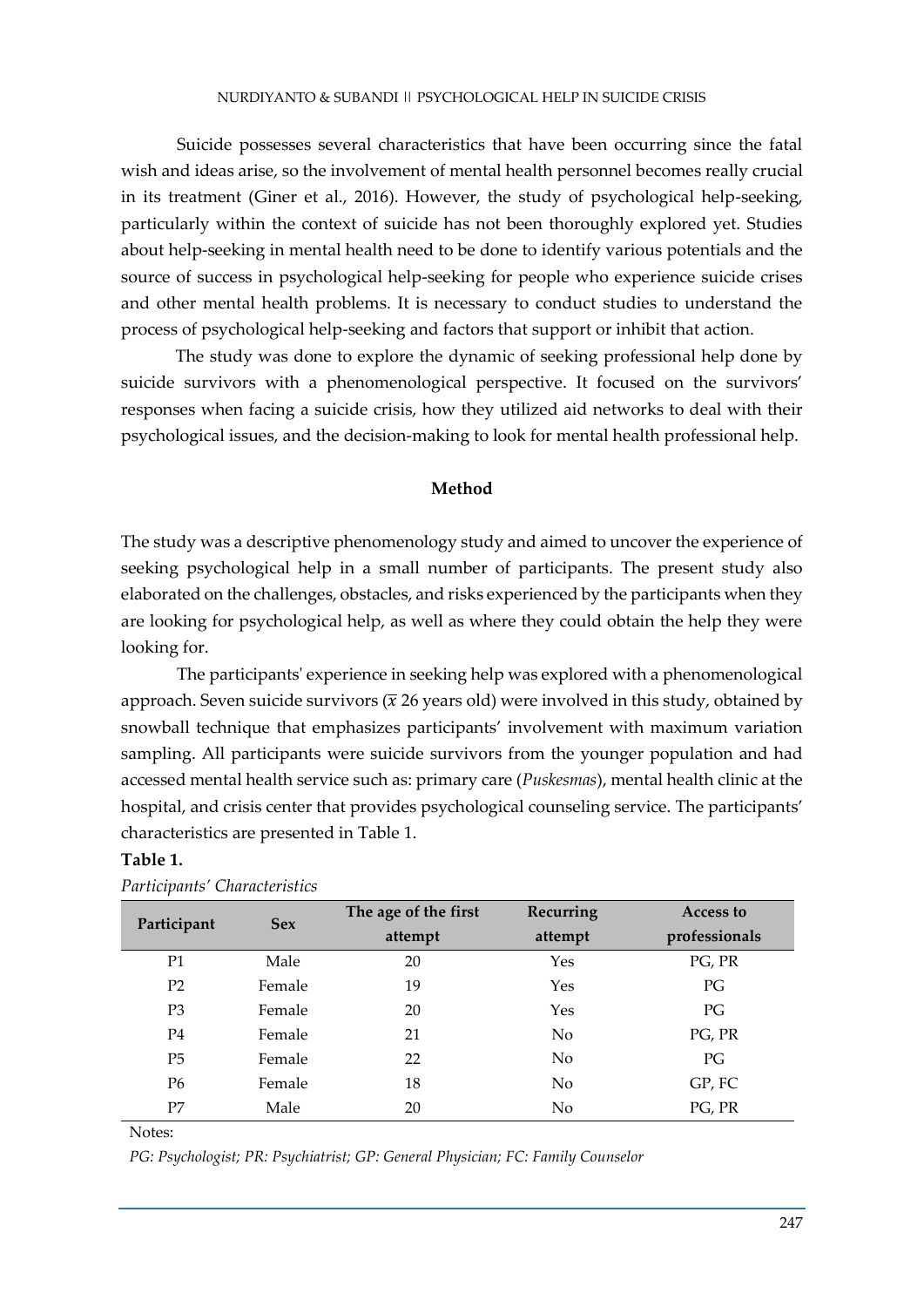Data collection was done using semi-structured interviews, both in-person and via teleconference, from July 2020 to January 2021. The questions proposed centralized on the experience of a suicide crisis, the decision-making in help-seeking, and help evaluation. For example "*Tell me about what happened at that time?", "How did you decide to seek help to deal with those problems?",* "*What did you expect from that help?",* and "*How is your assessment about the advice or help that was given?"* The interviews were done in 3 to 4 meetings for 50 to 70 minutes in each meeting. Written informed consent was given to each participant along with a verbal explanation. All participants received information about the study's objective, what was expected from the participants, potential risks, and the possibility to withdraw from the study. All of the participants also provided consent for interview recording before data collection was done. This study was reviewed and granted ethical clearance from the Ethics Committee of the Faculty of Psychology at Universitas Gadjah Mada.

The data analysis was done using phenomenological descriptive analysis (Giorgi et al., 2017) with the objective to identify the meaning according to the essence of participants' experiences in looking for psychological help. The analysis was done in a collaborativeindependent manner by involving trained assistants. The first step was reading the transcripts and interview notes several times to build familiarity and grasp the dynamics of the data. Then, the units of meaning were developed by employing psychological reduction in the transcript. After that, those meaning units were transformed into a psychological description. My team and I did intensive discussions to synthesize the themes and descriptive meaning of all of the participants. To guard the data rigor, the study conducted: participants' recruitment based on the study's objective, independent data analysis with colleagues, and participant involvement in confirming the themes and findings. Notes and the transcripts of participants' stories were input into the spreadsheet for further analysis by changing the participants' names and identities beforehand.

## **Results**

Four themes are identified as domains that are related to the dynamic of help-seeking in facing suicide crisis and reconstructing resilience. The sources of help identified by the participants are meaningful in help-seeking: independent help, closest people, sociocultural resources, and institutional. Themes that are the essential meaning of experience will be explained further.

The sources of psychological help in the present study referred to the initial source of a person to obtain support or psychological help needed related to the mental health crisis that they experienced. It is necessary to note that although all participants were from the young group who was connected to virtual reality, but during the crisis, they did not utilize various online psychological services available in numerous platforms. Dysfunctional interpersonal skills did not affect the dismissive attitude towards suicide crisis, but it depends on the individual characters, whether the person is more closed off to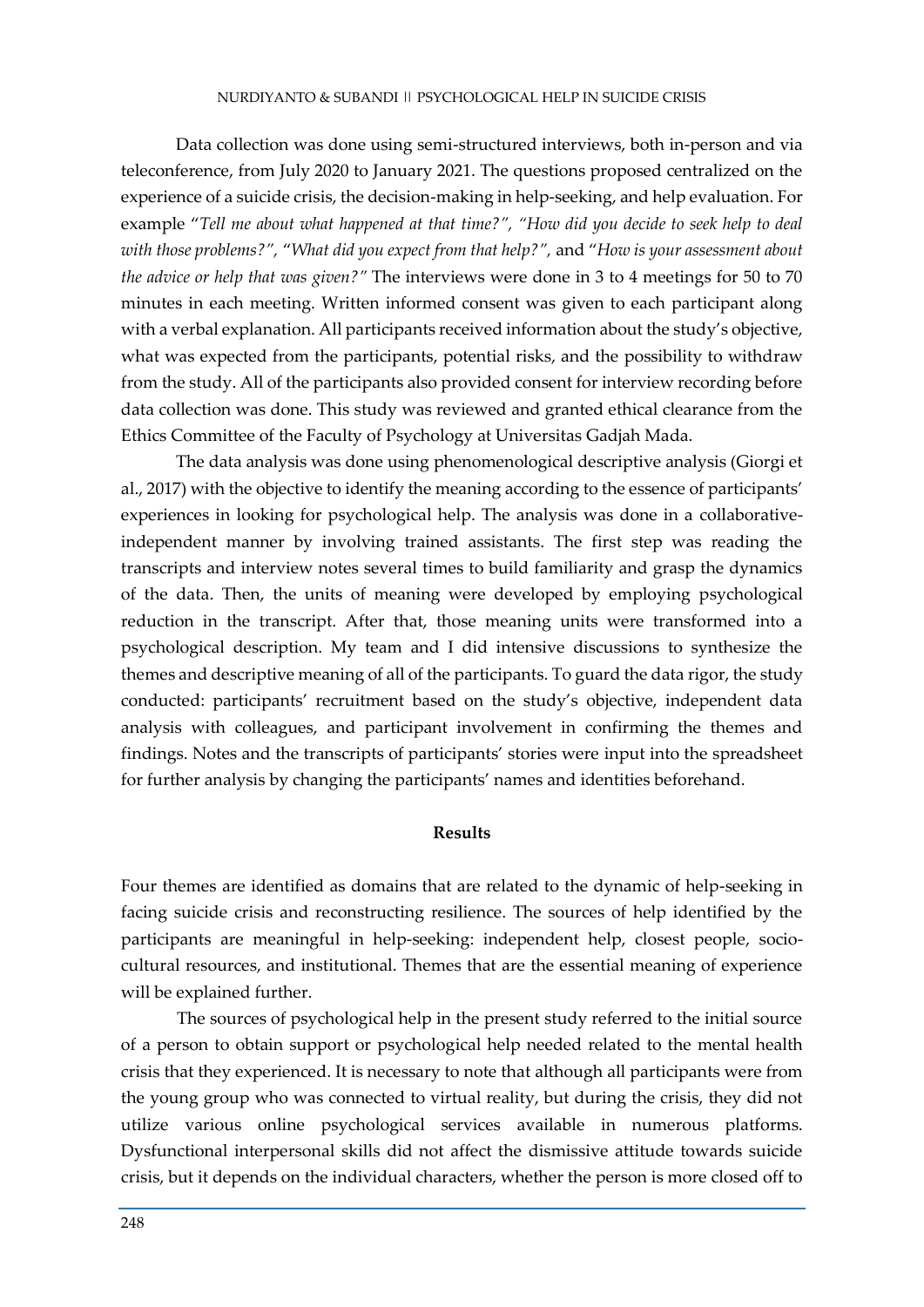others regarding the situation he is in. All names presented in this research report are in pseudonyms.

## **Table 2.**

*Sources of Psychological Help in Suicide Survivor*

| Self-help            | Close relationships | Socio-cultural       | Institutional         |
|----------------------|---------------------|----------------------|-----------------------|
| relaxation, praying, | close friends,      | teacher, preacher,   | hospital, crisis      |
| exercising,          | partner, relatives, | yogi, public figure, | center, public health |
| meditation, yoga,    | parents, sibling    | clairvoyant          | centers, clinic,      |
| raising pet,         |                     |                      | doctor, psychiatrist, |
| gardening, doing     |                     |                      | psychologist,         |
| hobby                |                     |                      | counsellor            |

# *Self-help*

This theme emphasizes the participants' efforts to handle a crisis on their own. The efforts done include relaxation, praying, increasing activities, or doing hobbies (e.g.: watching movies, sports, and arts and crafts). Self-help activities are done according to the common information or knowledge obtained from websites, podcasts, character development books, or suggestions from their close people. In addition to doing the activities to avoid stressful situations, they also direct the individuals to practice seeing problems in a broader perspective, accepting and loving themselves, and achieving self-recovery. An example was given by P4 who had been experiencing depression for a year. She joined meditation and yoga groups that made her have more activities.

*"Those activities help me not to focus too much on (my) problems. So, I have more opportunities to do other things and rehabilitate myself."*

Self-help is done by combining common pieces of advice, character development, or hobbies with an objective to gain psychological compensation by reducing tensions as well as finding a sense of safety in personal space. Self-help is done without the need for professional assistance and done as a part of self-management strategies. Self-help also aims for achieving emotional and cognitive tranquility, therefore the person is not drifting in the problems and the sources of distress. The theme "self-help" actually explains the participants' attitude to solve problems independently before involving others. P1 revealed that "*As long as I'm still able to solve it on my own, I do it myself*." Although self-help does not resolve the issues, all participants considered the effort as helpful in managing unpleasant emotions (e.g.: feeling down, blue, worried, and confused). As an example, P6 said: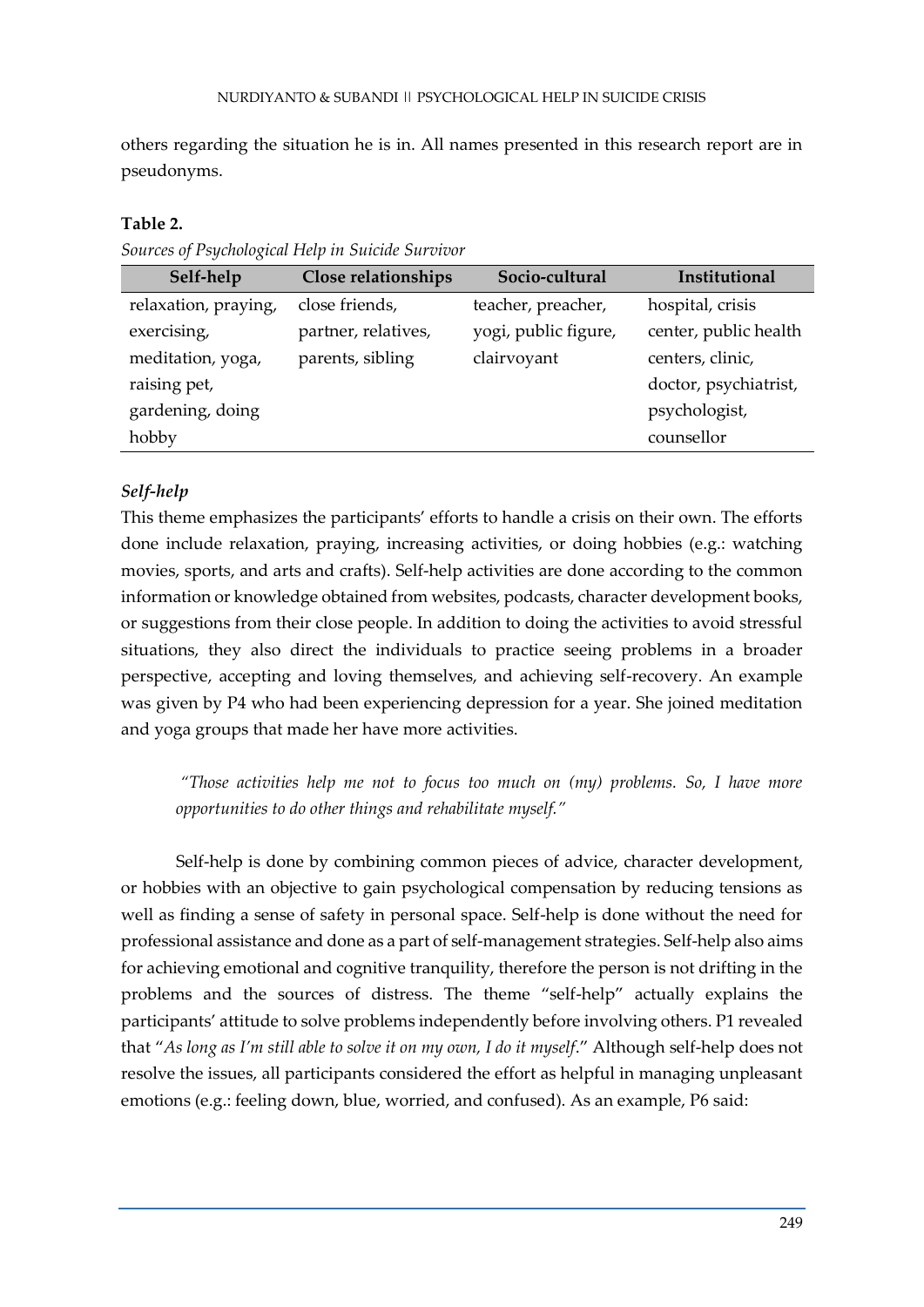*"…how I can control emotion so I'm not feeling sadness all the time. Now I have Brownie* (her cat's name) *who can cheer me up too. If I'm not feeling down, at least I can still enjoy life at that time*."

All participants experienced obstacles to telling or sharing their turmoil and bitterness with other people. They considered the problems that they faced were not worth acknowledgment by others or that those problems were not complicated enough to involve other people. This assumption was a form of shame that often inhibited participants to search for help. They were agitated by the general perception that expects someone to have the tenacity in facing burdens, instead of telling other people which may reflect the personality of a meek and pathetic.

## *Close relationships*

Interpersonal relation encompasses factors that are paradoxical in the contribution to the suicide act. Participants perceived that their suicide crisis arose due to social stressors (e.g., family, parents, or partners). Nonetheless, the study found that participants with suicide crises also shared the burdens with their closest people. This closeness is not merely familial or blood relation and is instead marked by emotional relations, attachment, and trust. P1, for example, all this while only shared his crises to a close friend whom he knew since high school and he felt safe about it.

*"If I feel like I need help, somehow either Nana or Sasa would come across my mind. Even in each time, the urge to kill myself comes up, I feel that they are very reliable in making me feel safe."*

The openness and involvement of closest people are likelier to happen when the person has psychological closeness to certain people. This study found that help source from close relationships was obtained from substitute relations because primary relations within the family were considered damaged. The new relationships are represented in friendships, community, kinship, and romantic relationships. This closeness is also marked by a sense of security from judgment and rejection of the situations being experienced. The motive of involving close relationships was admitted by the participants to serve faster emotional support and the lower risk of loss. P5 explained that,

*"I only think about one person, Intan, whom to me, all this time, only her who can understand. I feel heard by her, and not judged by the smears happening with my family."*

So was P7 who found a sharing partner in a meditation community.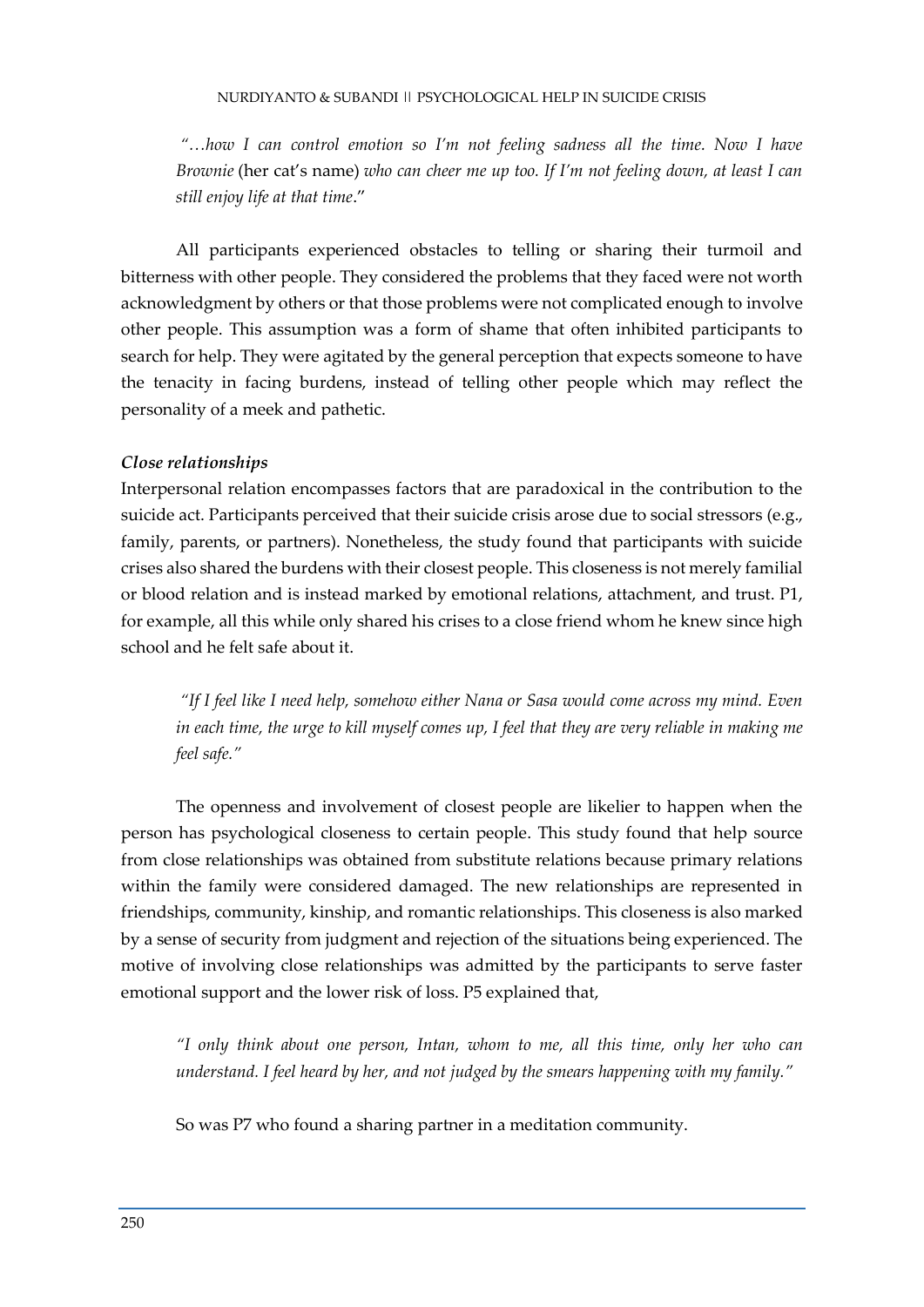*"It turns out that he also had a suicide experience, but he recovered from his condition faster. We met and talked about our depression experience. He listens to me and even asks about my strange thoughts…. he helps me to be open about my condition.*

Despite promising benefits, the involvement of other parties within a crisis does not always yield sweet results, as it had been expected by P2 who had experienced an unpleasant disclosure event. The information, which was supposed to be a secret, was spread to her schoolmates and it caused her to develop trust issues with other people.

*"I thought that my friend could be trusted to keep a secret, it turned out that she's a blabbermouth* (telling the secret to others) *who embarrassed me and made me feel easily suspicious with people."*

## *Socio-cultural*

Most participants decided to seek help from people or institutions that were considered to have legitimatization, role and influence, or charisma accepted by the community and culture. This theme is a synthesis of help resources given, such as teacher or lecturer, religious figures (*kyai*, priest, nun), or people who are considered to be crucial figures within the community where the participants resided. P6 intensively contacted her Islamic teacher (*kyai*) in an Islamic boarding school, related to the psychological crisis that she experienced due to her parents' conflict.

*"The kyai definitely knows better solution for me. He can be said, old, from his life experience he has encountered problems like what I experience. From a knowledge perspective, it is unquestionable. I went there because I wanted to know how religion can provide a suitable solution for me."*

Or P4's experience in meeting several different religious scholars.

*"At that time, I went to religious experts first, to Quran teachers, and also to a priest. Because of them, all this time I can see my own blind spot, what if it is a God's test that I haven't realized? Only after that, after awhile consulting with them, I consulted to a psychologist."*

An interesting finding related to the involvement of this health resource is that the participants' motivation was not only to resolve or reduce the crisis tension but also to receive structural support and practical solutions for the problems being faced. Participants asked their lecturers' aid for solutions to the academic problems (P1, P3, P4). P3, P4, and P7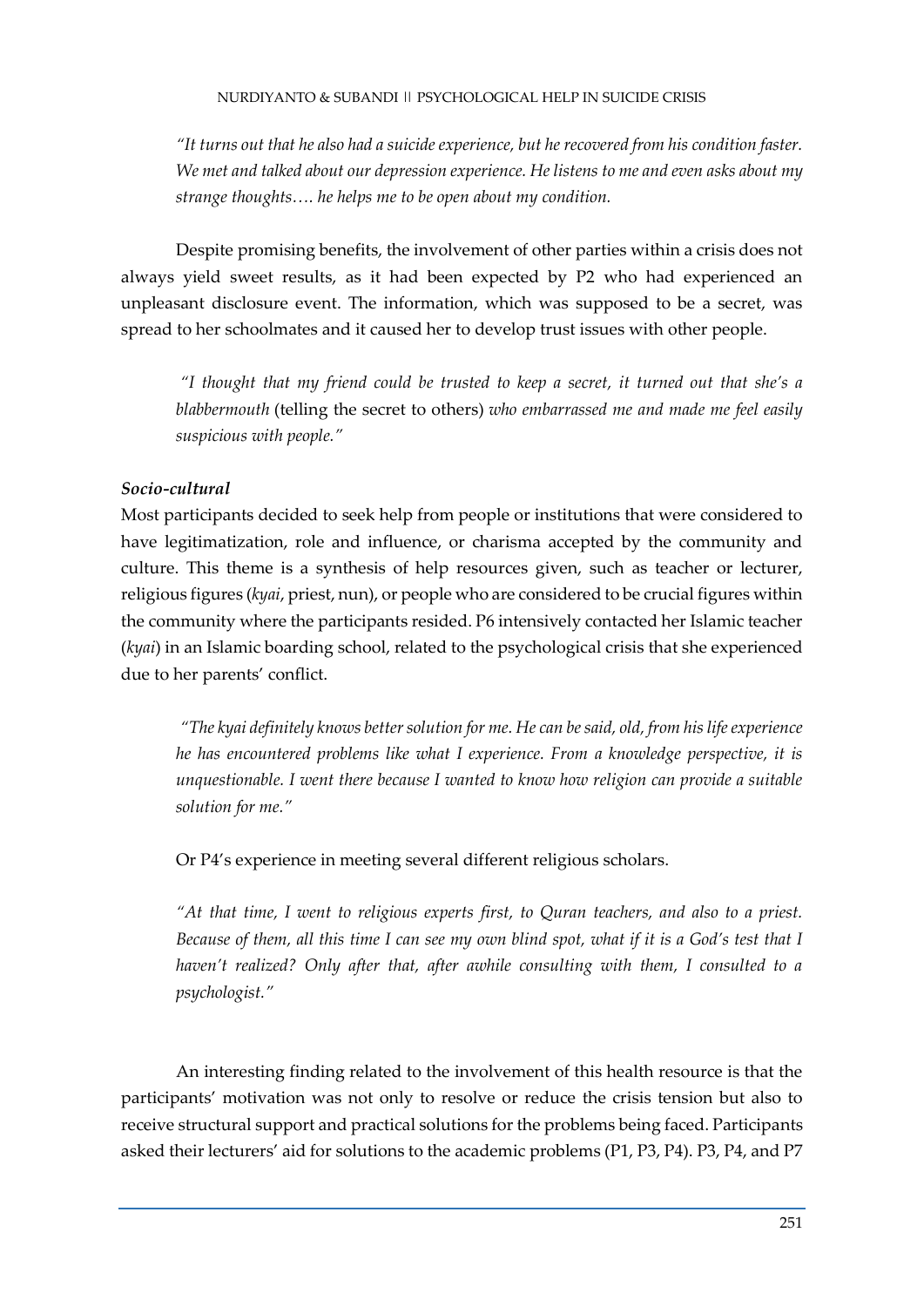also routinely visited spiritual teachers to receive spiritual support and enhancement through consultation, prayers, and recommended religious rituals.

## *Institutional*

The last theme was revealed by all of the participants, namely their experience in accessing formal health facilities and psychological services. Institutional psychological help is given by centers or mental health personnel; such as doctors, psychiatrists, counsellors, primary care centers, or crisis centers. Access to institutional help is given so that individuals in need can receive psychological counselling, medication, or various therapies that they believe can resolve or reduce crisis. P1, for example, preferred to receive help from a psychiatrist practicing at a hospital when he could not manage his condition,

"*I will go to a psychiatrist if I feel that I'm having a "mental breakdown", that (I am) really sad and crying hard. Also sometimes when (I'm) manic and cannot sleep at all, walking, or running without feeling tired at all. Or when it is already an emergency condition, such as bleeding because I cut (myself) too deep."*

The study also noted that public health center is popular health institution that is used by most participants in finding professional help. Except for P6, all participants had accessed psychological help integrated into the local public health center's system. Most participants could receive professional mental health aid with this scheme and easily access it, from location and financial perspectives.

Institutional help-seeking proposes several obstacles; including barriers in information, accessibility, and financial. P6 was a psychology student at a university in Semarang. However, when she was struggling with her crisis, she never accessed the formal service. She herself realized that mental health personnel can offer help in the crisis that she experienced. However, P6 felt that she did not have enough money to access the help.

*"I never went there because I don't have enough money. My problem will not be resolved in two or three meetings. It takes a lot of money."*

## **Discussion**

The study was done to explore the meaning and experience of suicide survivors when seeking psychological help. Through the descriptive phenomenology approach, the study synthesized four sources of psychological help: self-help, close relationships, socio-cultural, and institutional. Inductive analysis revealed that the sources of psychological help for suicide ideation and crisis are the combination and compromise of individual beliefs, social influences, and professional competence.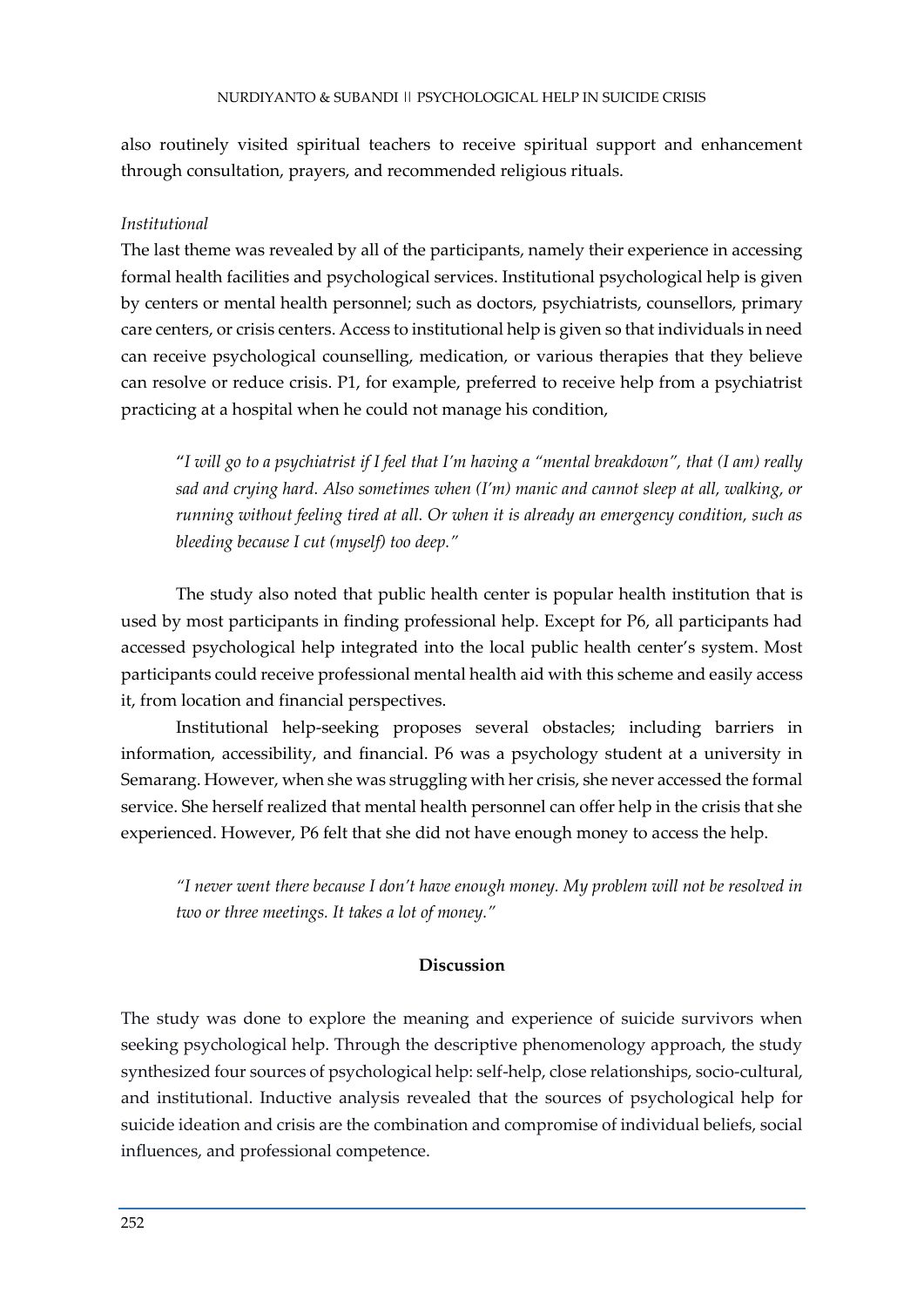Previous studies have mapped internal and structural factors as the source of mental health aid (Barker et al., 2005). This internal factor encompasses perception and belief related to mental health issues, personal coping skills, and mental health knowledge (Altweck et al., 2015; Kutcher et al., 2016), as well as attitude and openness on mental health issues (Cheng et al., 2015). On the other hand, structural factors such as perspective on cultural and communal norms towards help-seeking behavior, family and close people's facilitation, healthcare system within the community (school, workplace), to reference mechanism, insurance, and funding in the healthcare service (Barker et al., 2005; Call et al., 2010). Despite that, both individual and structural factors play a crucial role in determining when and how an individual with a suicide crisis decides to access psychological help and support resources.

Psychological help-seeking is every action done to obtain the help that is not only limited to formal health aid, but also affective, psychosocial, problem-solving, and social service supports that can improve one's welfare (Barker, 2007). The present study affirms previous findings that explained how psychological help-seeking contains potential plural and reflective help sources based on evaluation and the impact of help being received (Good et al., 2019; Subandi et al., 2020). Although Rickwood et al. (2007) had established that psychological help source is a combination of formal and informal help sources, but the argument over-simplified and overlooked the dynamics of psychological help-seeking. As the study showed, help-seeking has actually been kick-started when the tension resolution is done independently.

This study showed that psychological help-seeking in suicide crisis issues cannot be separated from the variety of help sources, complexity in the mental health service, and the increased stigmatization. This paper aims to establish that the source of psychological help for a person with a suicide crisis has started when the self-help is done with the involvement of close people, socio-cultural figures, and professionals. All of these efforts are done to receive support (affective, evaluative, and instrumental), based on the survivor's expectation.

Studies done in the Javanese context had explained that psychosocial stressors become the main source of mental health crisis and suicide ideation (Nurdiyanto, 2021; Nurtanti et al., 2020). Despite that, relationship intimacy and connection with close people can be a protective factor that develops self-resilience (Nurdiyanto, 2020). Relational closeness is a source of support as well as a social network that can build emotional ties, trust, and attachment. This finding also stresses that the openness of survivor towards their closest people contribute to preventing risky and more fatal behaviors

The suicide crisis is also not only considered as a medical-physical problem but a comprehensive issue that involves spiritual and social aspects. Attributive knowledge and evaluation contribute to crisis resolution, treatment efforts, and mental health help-seeking (Good et al., 2019). The evaluation of the cause determines how a suicide crisis is managed by emphasizing social integration and a spiritual approach. We can understand that people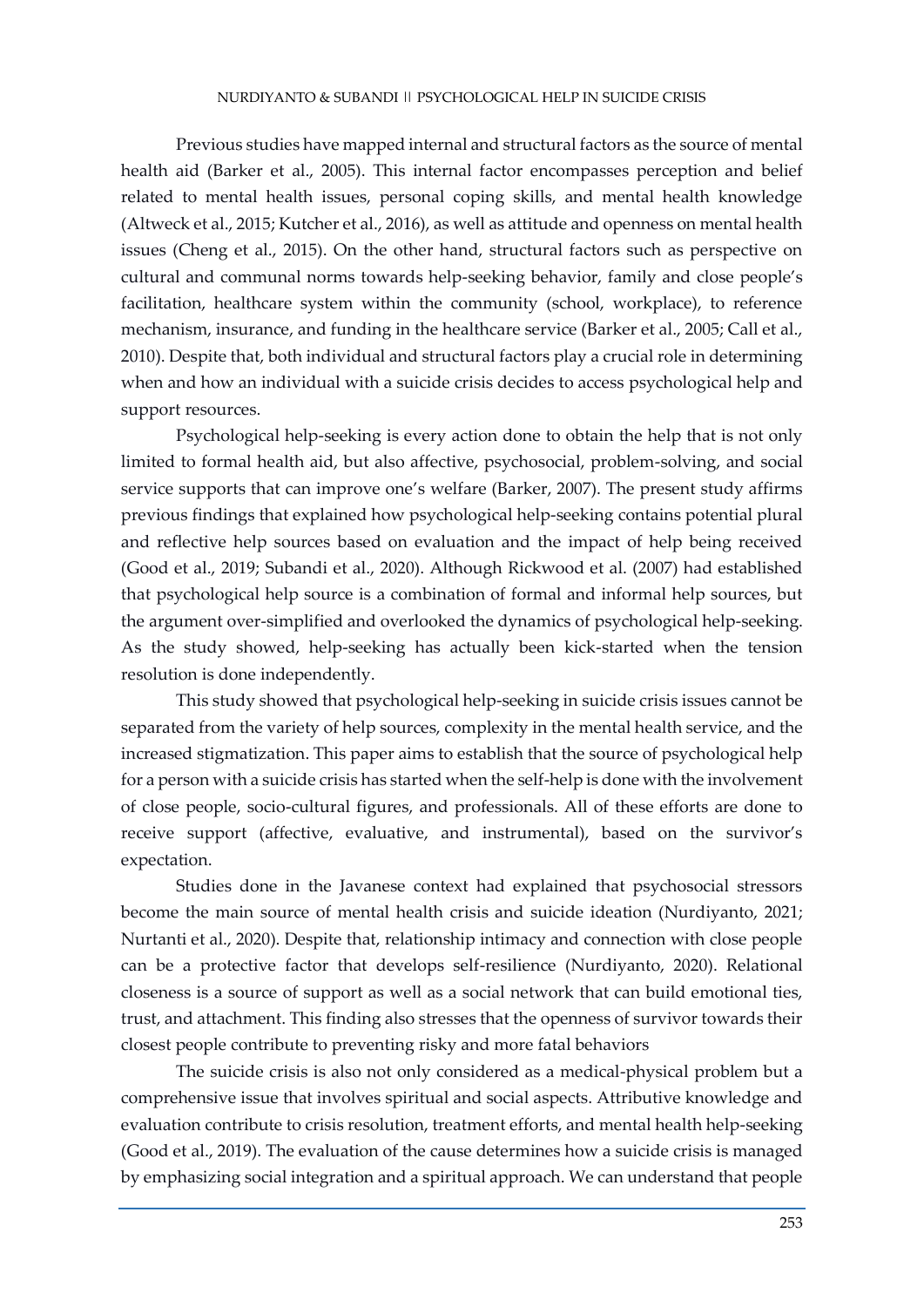who experience mental health crises often involve religious figures and key people in the community rather than resolving the mental health problems than professionals (Cakar & Savi, 2015; Widayanti et al., 2020).

Early assessment is a crucial phase at the beginning of help-seeking action to recover the patient's condition. Subandi et al. (2020) found that the analysis of the cause of the disorder becomes the starting point for the decision making in help-seeking, whether using professional (doctor, psychiatrist) or non-professional help. An analysis by Widayanti et al. (2020) also elaborated that help-seeking health behavior in Indonesian society is more fluid; medical treatment is considered complementary to the broader recovery effort. The selection of help source is also inconsistent; family or patient can switch from one source to another based on the evaluation towards the help or the help received from the source. Professional help would be utilized when the family realizes that non-professional treatment does not result in improvement, so is otherwise. The selection of help sources does not only aim to alleviate the crisis, but also restore biological, mental, social, and spiritual harmony (Subandi et al., 2020).

Other than using professional sources of help, the study found that help-seeking in non-professionals and self-help are more common to be done. Although participants revealed dissatisfaction with the results and evaluations towards the non-institutional source of help, they still made them their primary options. Some of the reasons include: having personal closeness, considering the source of help (close relationships and sociocultural) as an integral part of the community, and the presence of trust towards figures that can reduce psychosocial stressors. Nurhayati and Widowati (2017) had estimated that around 30.4% of the respondents preferred traditional health services. So are Balinese (Kurihara et al., 2006); when it comes to treating a psychotic disorder, they choose to go to a traditional healer (*balian*) first before going to psychiatry service. Additionally, professional help is believed to incite negative views from the community which leads to labeling the person as "insane" or "troubled" (Rasyida, 2019). This study showed that mental health professionals are yet to be considered as the primary resource to solve psychological problems and suicide crises. Psychological help by mental health institutions still presents cultural discrepancies with the people and health system.

The researcher admits several limitations in the study. Data collection was done during the Covid-19 pandemic, therefore the interview could not be done face to face, which might lead to technical difficulties and issues in rapport building. Then, although a descriptive phenomenological study does not demand a certain number of participants and instead emphasizes the depth of its dynamic (Giorgi et al., 2017), the study suggests more experience elaborations of participants from different backgrounds (gender, setting). The present study also involved a small number of male participants which might imply the underrepresentation of suicide crisis in men. In addition, four of the participants had a background in psychology education that could be considered in influencing their conscience to seek psychological help. The study only captures the psychological help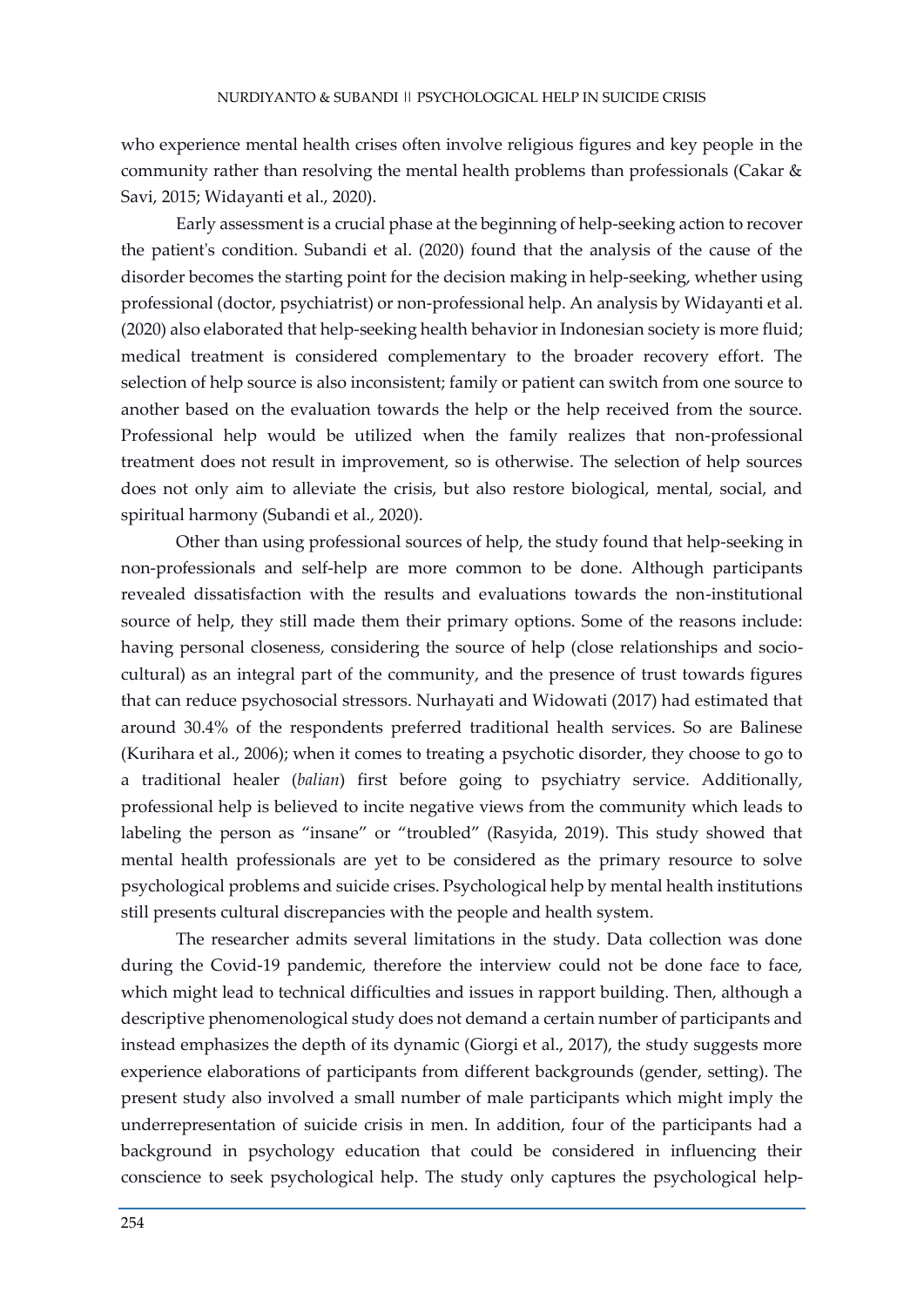seeking as an adaptive coping strategy and does not report on seeking professional help or contra-productive mechanism of crisis resolution. In the end, with the large variations of culture in Indonesia, studies about psychological help-seeking must be broadened by encompassing sectors that have yet to be studied.

## **Conclusion**

The study found phenomenological themes that are identified as the sources of psychological help when a suicide survivor experiences suicide crisis: self-help, close relationships, sociocultural, and institutional. Before deciding on using the help provided by professional and formal personnel, they make an attempt to deal with crises independently or involving non-professionals. Despite that, the help-seeking process in suicide crisis is not linear. Instead, it happens spirally and reflectively, based on the perception of the cause of crisis and evaluation towards the help received. The inductive analysis also underscores that the four sources of psychological help are the combination and compromising mechanism of an individual's belief, social influences, and perception of professional competence.

## *Suggestion*

The study proposes several practical recommendations. An individual with a suicide crisis is encouraged to utilize various help sources, instead of bottling up the problems and letting them pass. Then, the mental health campaign and literacy programs should encompass the development of adaptive coping skills, openness in help-seeking, and the anti-stigmatization of mental health. The study also provides crucial suggestions for cross-sector efforts; providing psychological service that can be accessed by many people.

### *Acknowledgement*

This research is part of a project thesis at the Faculty of Psychology, UGM. Thank you for all participants who allowed me to hear about their experiences. For this kindness, I feel deeply indebted. Also, thanks to Arka Nareswari (Center for Indigenous & Cultural Psychology, Universitas Gadjah Mada), who was also involved in the data analysis.

### *Authors'contribution*

FAN contributed to the study's design, data collection, analysis, report of findings and wrote the manuscript. S, as supervisor, provided guidance and advice related to the research.

### *Conflict of interest*

I also declare no conflict of interest that can influence this study.

### *Funding*

The study did not receive or use funding from any party.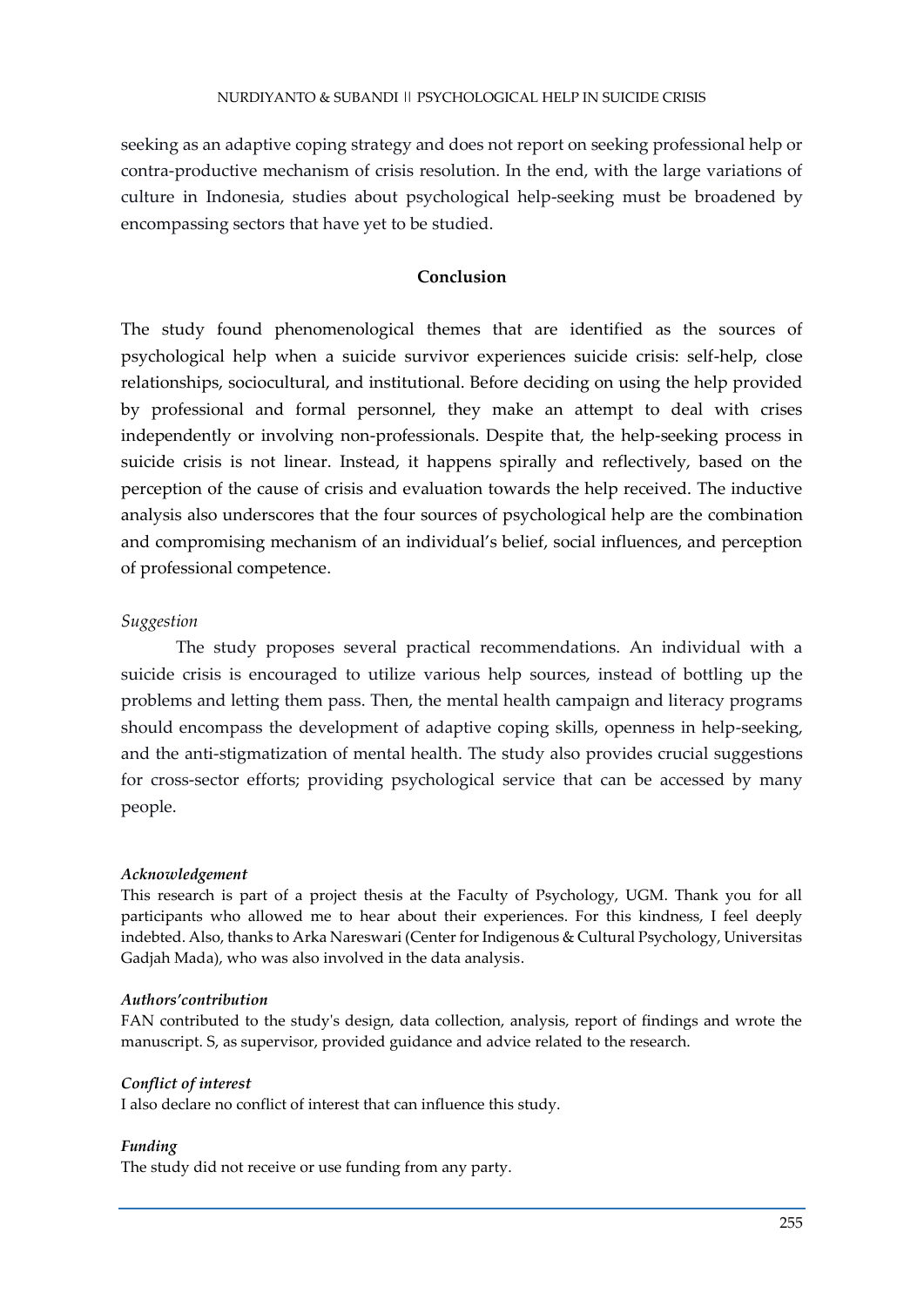*orCid ID* F. A. Nurdiyanto 0000-0003-4353-2501 Subandi 0000-0001-6655-0038

#### **References**

- Altweck, L., Marshall, T. C., Ferenczi, N., & Lefringhausen, K. (2015). Mental health literacy: A cross-cultural approach to knowledge and beliefs about depression, schizophrenia and generalized anxiety disorder. *Frontiers in Psychology*, *6*(1272), 1– 17. https://doi.org/10.3389/fpsyg.2015.01272
- Barker, G. (2007). Adolescents, social support and help-seeking behaviour: An international literature review and programme consultation with recommendations for action. In *WHO Discussion Papers on Adolescence*. https://apps.who.int/iris/handle/10665/43778
- Barker, G., Olukoya, A., & Aggleton, P. (2005). Young people, social support and helpseeking. *International Journal of Adolescent Medicine and Health*, *17*(4), 315–335. https://doi.org/10.1515/IJAMH.2005.17.4.315
- Cakar, F. S., & Savi, S. (2015). An exploratory study of adolescent's help-seeking sources. *Procedia - Social and Behavioral Sciences*, *159*, 610–614. https://doi.org/10.1016/j.sbspro.2014.12.434
- Call, J. B., Shafer, K., Morgan, A. J., Jorm, A. F., Hanlon, C., Wondimagegn, D., Alem, A., Pagura, J., Fotti, S., Katz, L. Y., Sareen, J., Oh, E., Mathers, M., Hiscock, H., Wake, M., Bayer, J., Rickwood, D., Deane, F. P., Wilson, C. J., … Conrad-Hiebner, A. (2010). Perceived barriers and facilitators to mental health help-seeking in young people: A systematic review. *Australian and New Zealand Journal of Psychiatry*, *10*(1), 281–293. https://doi.org/10.1007/s10560-013-0321-5
- Cheng, H. L., Mcdermott, R. C., & Lopez, F. G. (2015). Mental health, self-stigma, and helpseeking intentions among emerging adults: An attachment perspective. *The Counseling Psychologist*, *43*(3), 463–487. https://doi.org/10.1177/0011000014568203
- Cornally, N., & McCarthy, G. (2011). Help-seeking behaviour for the treatment of chronic pain. *British Journal of Community Nursing*, *16*(2), 90–98. https://doi.org/10.12968/bjcn.2011.16.2.90
- Czyz, E. K., Horwitz, A. G., Eisenberg, D., Kramer, A., & King, C. A. (2013). Self-reported barriers to professional help seeking among college students at elevated risk for suicide. *Journal of American College Health*, *61*(7), 398–406. https://doi.org/10.1080/07448481.2013.820731
- David, E. J. R. (2010). Cultural mistrust and mental health help-seeking attitudes among Filipino Americans. *Asian American Journal of Psychology*, *1*(1), 57–66. https://doi.org/10.1037/a0018814
- Freeman, A., Mergl, R., Kohls, E., Székely, A., Gusmao, R., Arensman, E., Koburger, N.,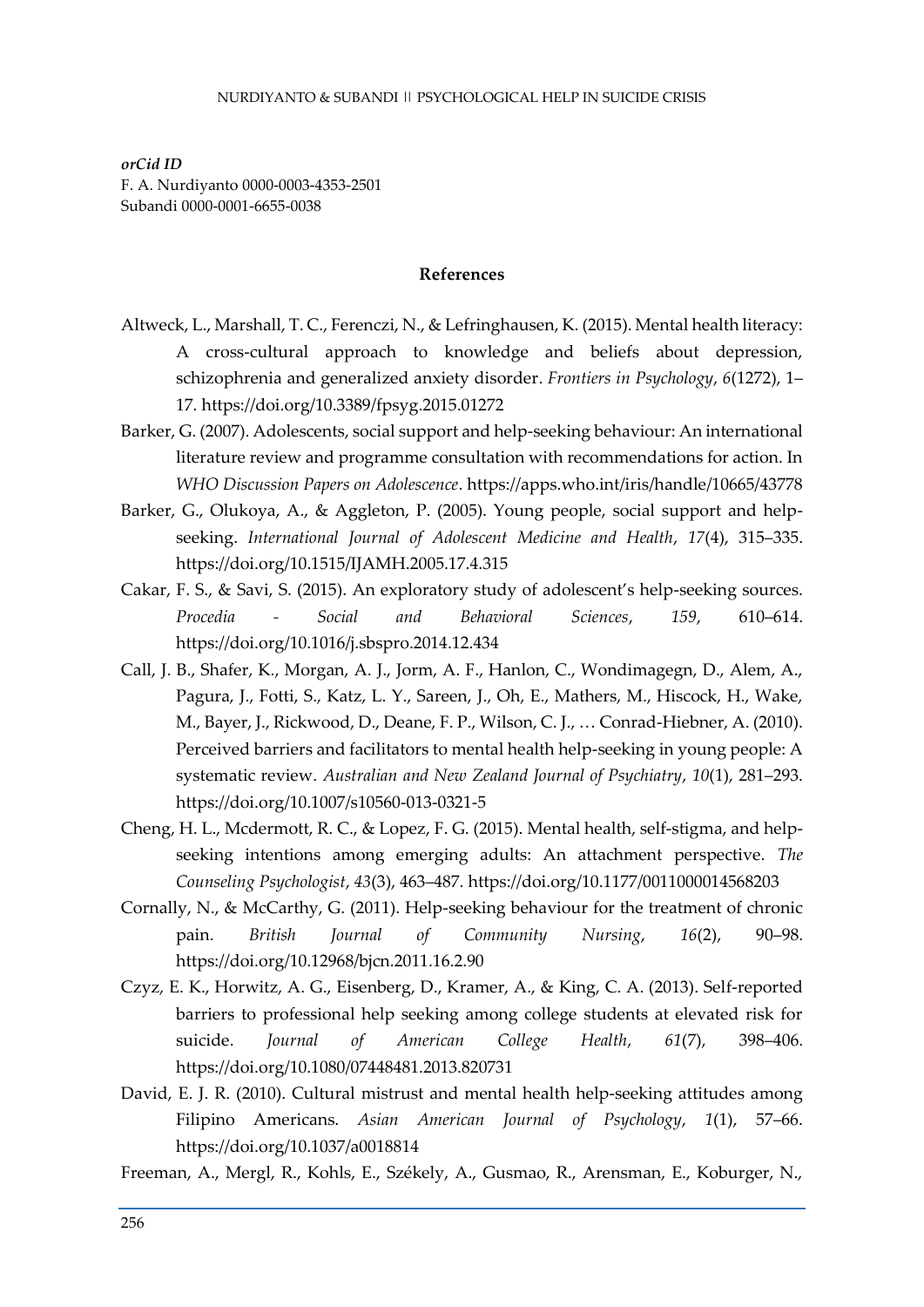Hegerl, U., & Rummel-Kluge, C. (2017). A cross-national study on gender differences in suicide intent. *BMC Psychiatry*, *17*(234), 1–11. https://doi.org/10.1186/s12888-017-1398-8

- Gilchrist, H., & Sullivan, G. (2006). Barriers to help-seeking in young people: Community beliefs about youth suicide. *Australian Social Work*, *59*(1), 73–85. https://doi.org/10.1080/03124070500449796
- Giner, L., Guija, J. A., Root, C. W., & Baca-Garcia, E. (2016). Nomenclature and definition of suicidal Behavior. In P. Courtet (Ed.), *Understanding suicide from diagnosis to personalized treatment* (pp. 3–17). Springer International Publishing Switzerland. https://doi.org/10.1007/978-3-319-26282-6\_1
- Giorgi, A., Giorgi, B., & Morley, J. (2017). The descriptive phenomenological psychological method. In C. Willig & W. S. Rogers (Eds.), *The SAGE handbook of qualitative research in psychology* (2nd ed., pp. 176–192). SAGE Publications Ltd.
- Good, B. J., Marchira, C. R., Subandi, M. A., Mediola, F., Tyas, T. H., & Good, M.-J. D. (2019). Early psychosis in Indonesia: reflections on illness and treatment. *International Review of Psychiatry*, *31*(5–6), 510–522. https://doi.org/10.1080/09540261.2019.1604495
- Human Rights Watch. (2016). *Living in hell: Abuses against people with psychosocial disabilities in Indonesia*. https://www.hrw.org/id/report/2016/03/20/287718
- Kementerian Kesehatan RI. (2016). *Perilaku berisiko kesehatan pada pelajar SMP dan SMA di Indonesia*. Badan Penelitian dan Pengembangan Kesehatan Kementerian Kesehatan RI.

http://www.who.int/ncds/surveillance/gshs/GSHS\_2015\_Indonesia\_Report\_Bahasa .pdf?ua=1

- Kurihara, T., Kato, M., Reverger, R., & Tirta, I. G. R. (2006). Pathway to psychiatric care in Bali. *Psychiatry and Clinical Neurosciences*, *60*(2), 204–210. https://doi.org/10.1111/j.1440-1819.2006.01487.x
- Kutcher, S., Wei, Y., & Coniglio, C. (2016). Mental health literacy: Past, present, and future. *The Canadian Journal of Psychiatry*, *61*(3), 154–158. https://doi.org/10.1177/0706743715616609
- Luoma, J. B., Martin, C. E., & Pearson, J. L. (2002). Contact with mental health and primary care providers before suicide: A review of the evidence. *American Journal of Psychiatry*, *159*(6), 909–916. https://doi.org/10.1176/appi.ajp.159.6.909
- Nurdiyanto, F. A. (2020). Masih ada harapan: Eksplorasi pengalaman pemuda yang menangguhkan bunuh diri. *Persona: Jurnal Psikologi Indonesia*, *9*(2), 369–384. https://doi.org/10.30996/persona.v9i2.3995
- Nurdiyanto, F. A. (2021). *Explanatory model bunuh diri pada orang Jawa*. (Master's thesis). Universitas Gadjah Mada, Yogyakarta.
- Nurhayati, & Widowati, L. (2017). The use of traditional health care among Indonesian family. *Health Science Journal of Indonesia*, *8*(1), 30–35. https://doi.org/10.22435/hsji.v8i1.5600